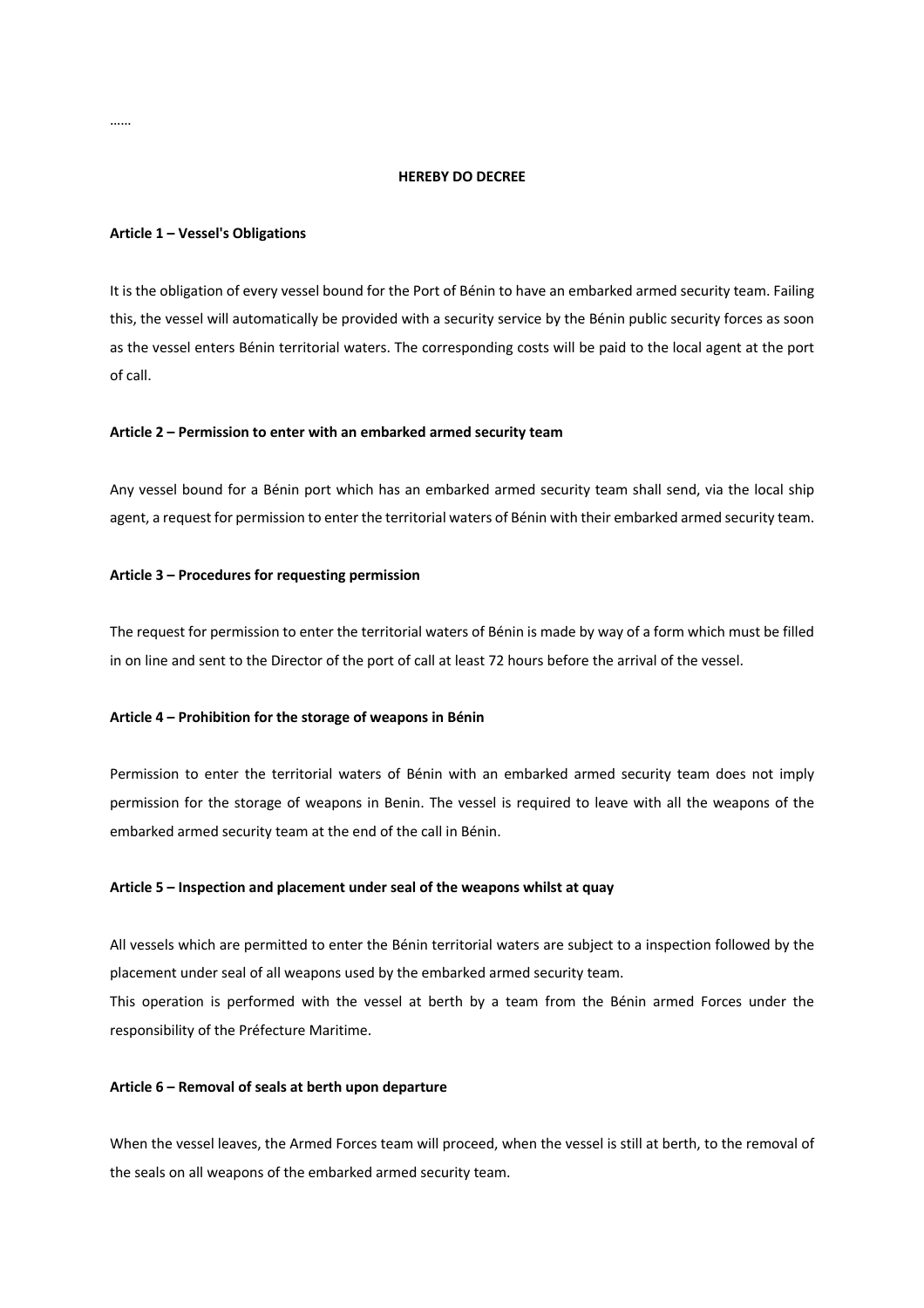## **Article 7 – Calls of vessels which do not have their own embarked armed security team**

Vessels without an embarked armed security team which must enter port without anchoring on roads, will be escorted from the reception area until such time as the pilot embarks and the vessel berths at the quayside.

## **Article 8 – Vessel reception area**

The reception area of vessels is a quadrilateral demarcated by the four following points:

- Point A : 06°16'N 002° 28'E
- Point B : 06° 11'N 002° 28'E
- Point C : 06° 11'N 002° 23' E
- Point D : 06° 16'N 002° 23'E

The movement of vessels towards the above-described area is coordinated by the semaphore station of the National Navy.

#### **Article 9 – Protection of vessels at anchorage on roads**

Vessels which do not have their own embarked armed security team and which must anchor on roads shall proceed directly to the anchor areas attributed to them by the semaphore station and will allow on board the teams of marine commandos as soon as they reach their place of anchorage.

## **Article 10 – Armed protection procedure**

The armed protection provided by the Armed Forces is as follows:

- a. When the vessel anchors, the team of marine commandos of the National Navy will proceed on board and will provide protection up until the time the vessel berths if the vessel has not remained on roads and has not had a direct escort;
- b. When the vessel leaves, it will be escorted by a craft of the National Navy who will ensure the vessel's protection until it reaches cruising speed whether or not the vessel stayed on roads when it arrived.

# **Article 11 – Cost of the services**

The cost of the services provided by the Armed Forces shall be borne by the Owner of the vessel. The cost is collected by the services at the port of call. Costs are as follows: